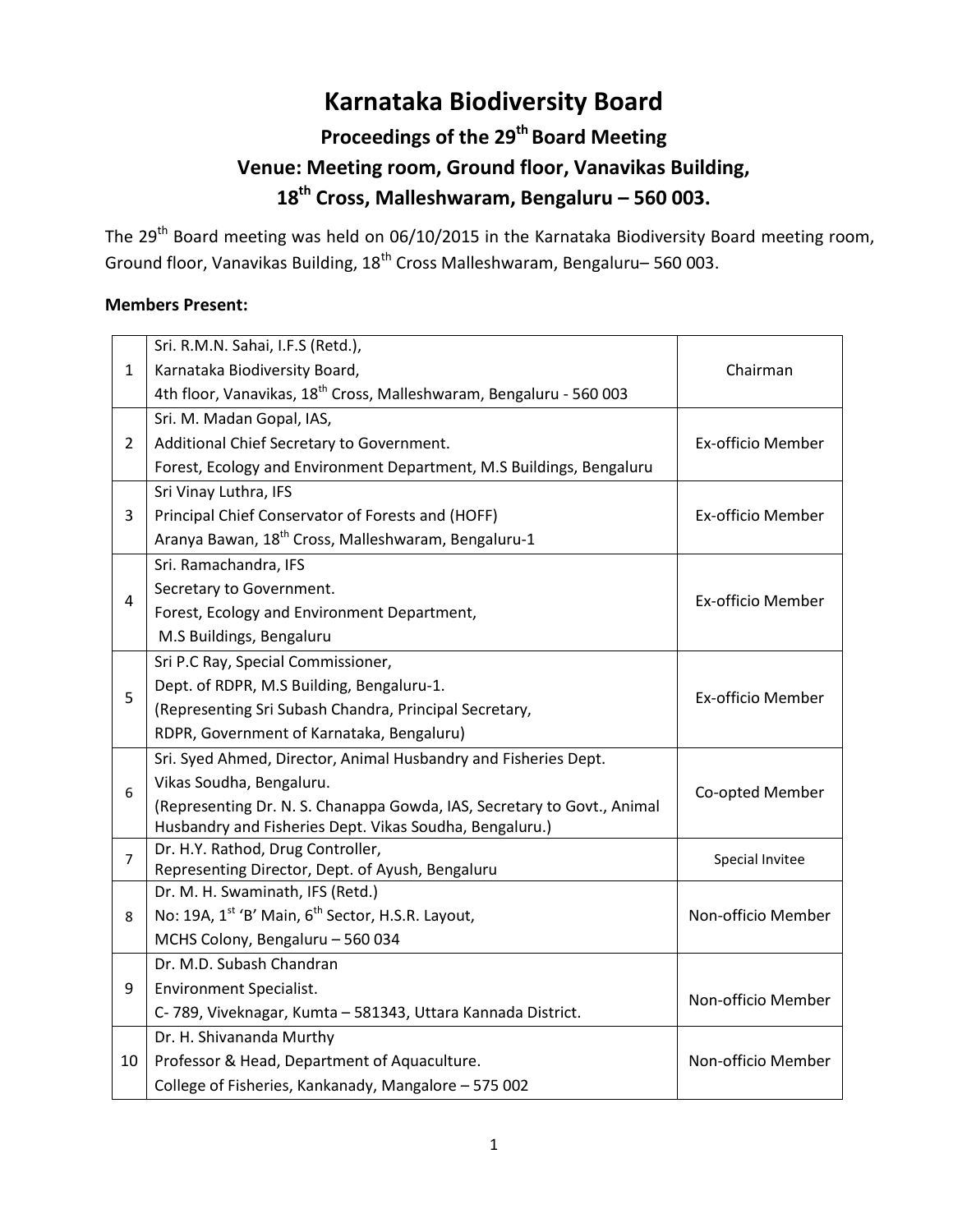| Sri R. K. Singh, IFS,                                                | Member Secretary - |
|----------------------------------------------------------------------|--------------------|
| 11   Member Secretary, Karnataka Biodiversity Board, Ground floor,   | Convenor           |
| Vanavikas, 18 <sup>th</sup> Cross, Malleshwaram, Bengaluru - 560 003 |                    |

#### **Leave of absence was granted to the following members/special invitee:**

| 1 | Sri N. Manjunatha Prasad,                                        | Ex-officio Member  |
|---|------------------------------------------------------------------|--------------------|
|   | Secretary, Dept. of Agriculture, M.S Building, Bengaluru.        |                    |
|   | Dr. M. Sanjappa                                                  | Non-officio Member |
|   | <b>CSIR Emeritus Scientist.</b>                                  |                    |
|   | No:504, Block C-7, Kendriya Vihara, Yelahanka,                   |                    |
|   | Bengaluru -560 034.                                              |                    |
| 3 | Dr. K.N. Ganeshaiah                                              | Non-officio Member |
|   | Professor & Head, Department of Forest & Environmental Sciences, |                    |
|   | GKVK, University of Agricultural Sciences, Bengaluru - 560 065.  |                    |
|   |                                                                  |                    |

The meeting commenced with a formal welcome of the members by the Chairman and the agenda for meeting was taken up for discussion.

### **1. Reading and recording of the proceedings of the 28 th Board meeting:**

The proceedings of the 28<sup>th</sup> Board meeting was communicated to all the members. As no comments were received, the proceedings are hereby adopted.

## **2. Action taken on 28th Board Meeting Proceedings:**

Action taken on proceedings of  $28<sup>th</sup>$  Board meeting, as reported in Annexure-II of the agenda, was noted by the Board. The members deliberated on following agenda of 28<sup>th</sup> Board meeting.

#### a) 28/9 Committee on Animal Husbandry**:**

The Member Secretary informed the Board that the committee on Animal Husbandry has submitted the copy of guidelines on 05/10/2015. A copy of the same was circulated among the members. Sri Syed Ahmed, Director, Animal Husbandry & Veterinary Services representing the Secretary, AH&F explained the salient features of the guidelines. The Additional Chief Secretary, (FEE) suggested that the members may go through the guidelines and it may be taken up during next Board meeting. It was therefore resolved to discuss the guidelines on Artificial Insemination (AI) and its regulation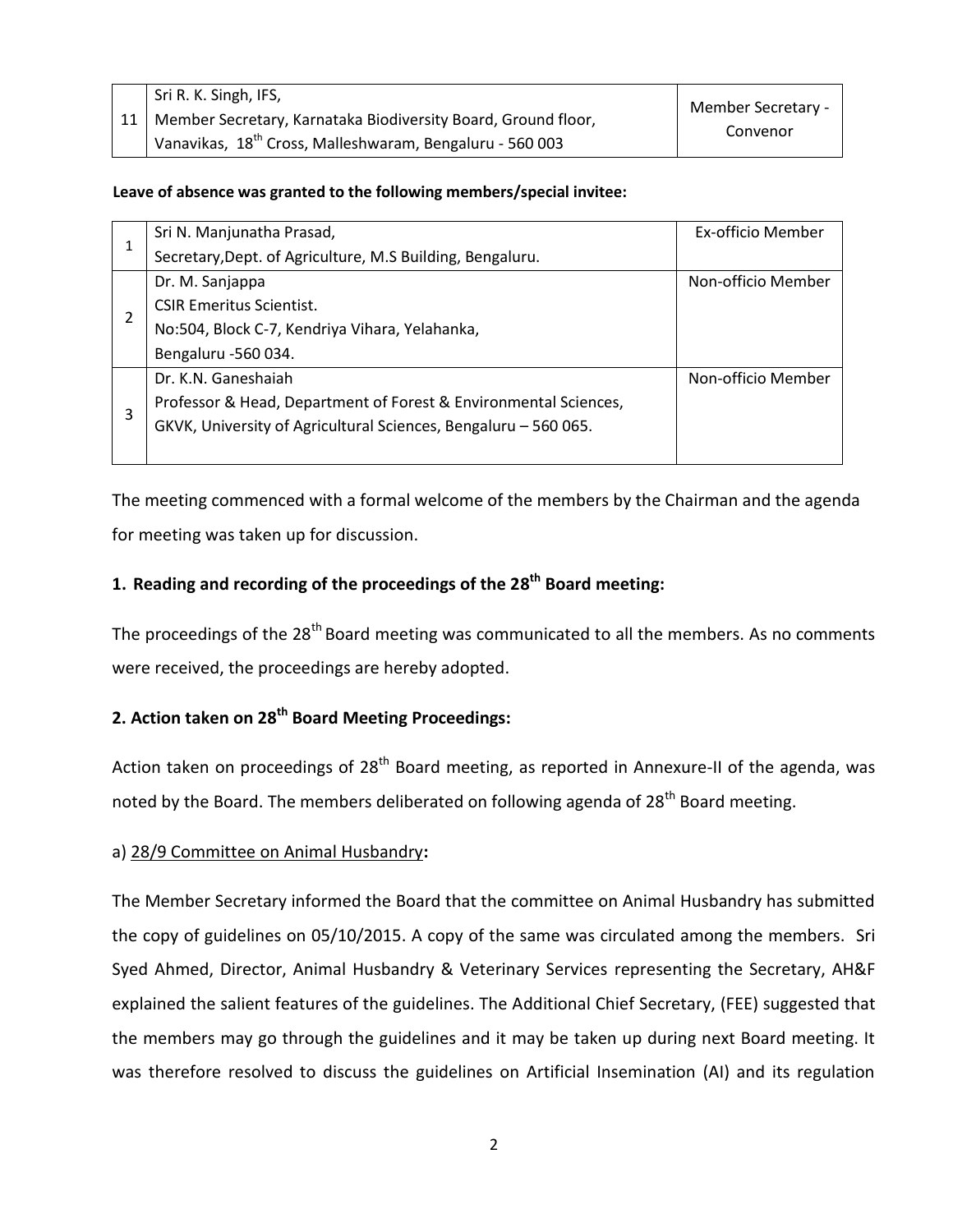during next Board meeting. In the meantime Member of the Board may send their comments to the Member Secretary which can sent to the AH&V Department for their comments.

#### b) 28/15 Any other subject with permission of the chair.

#### iii) Tathaguni Estate:

The Member Secretary brought to the notice of the Board that the jurisdictional Biodiversity Management Committee of Agara Grama Panchayath has resolved to constitute the Tathaguni Estate as Biodiversity Heritage Site under Section 37 of Biological Diversity Act, 2002. The matter was deliberated in detail and it was resolved that the proposal for notification of Tathaguni Estate as Biodiversity Heritage Site should be sent to Government for taking further action to notify the area as 'Biodiversity Heritage Site'**.**

#### **3. Access and benefit sharing:**

#### i) Status:

The Member Secretary brought to the notice of the Board about the progress of implementation of OM dated 27/03/2015 for implementing the ABS obligation as per the regulation (Guidelines) issued by Ministry of Environment and forests & Climate Change (MoEF-CC) under the Biological Diversity Act, 2002. He further informed that despite making several clarifications to the companies, still there are 35 companies which have submitted Form-I for accessing biological resources, but have not yet paid the ABS obligation. The matter was deliberated in detail and resolved to issue a show cause notice to all such companies by giving one month time to pay the ABS, failing which legal action may be initiated as per Section 55 and 56 of Biological Diversity Act, 2002. It was further resolved to authorize Member Secretary to take the services of some competent Advocate to handle the case in appropriate court of law.

#### ii) ABS received:

The Member Secretary brought to the notice of the Board that as on 30/09/2015, Rs.15,12,693/ has been received as ABS obligation from the companies. He further pointed out that as per the guidelines on Access to Biological resources, associated knowledge and benefit sharing regulations – 2014, R-15(2), it is mentioned that 95% of the ABS received should go to the concerned Biodiversity

3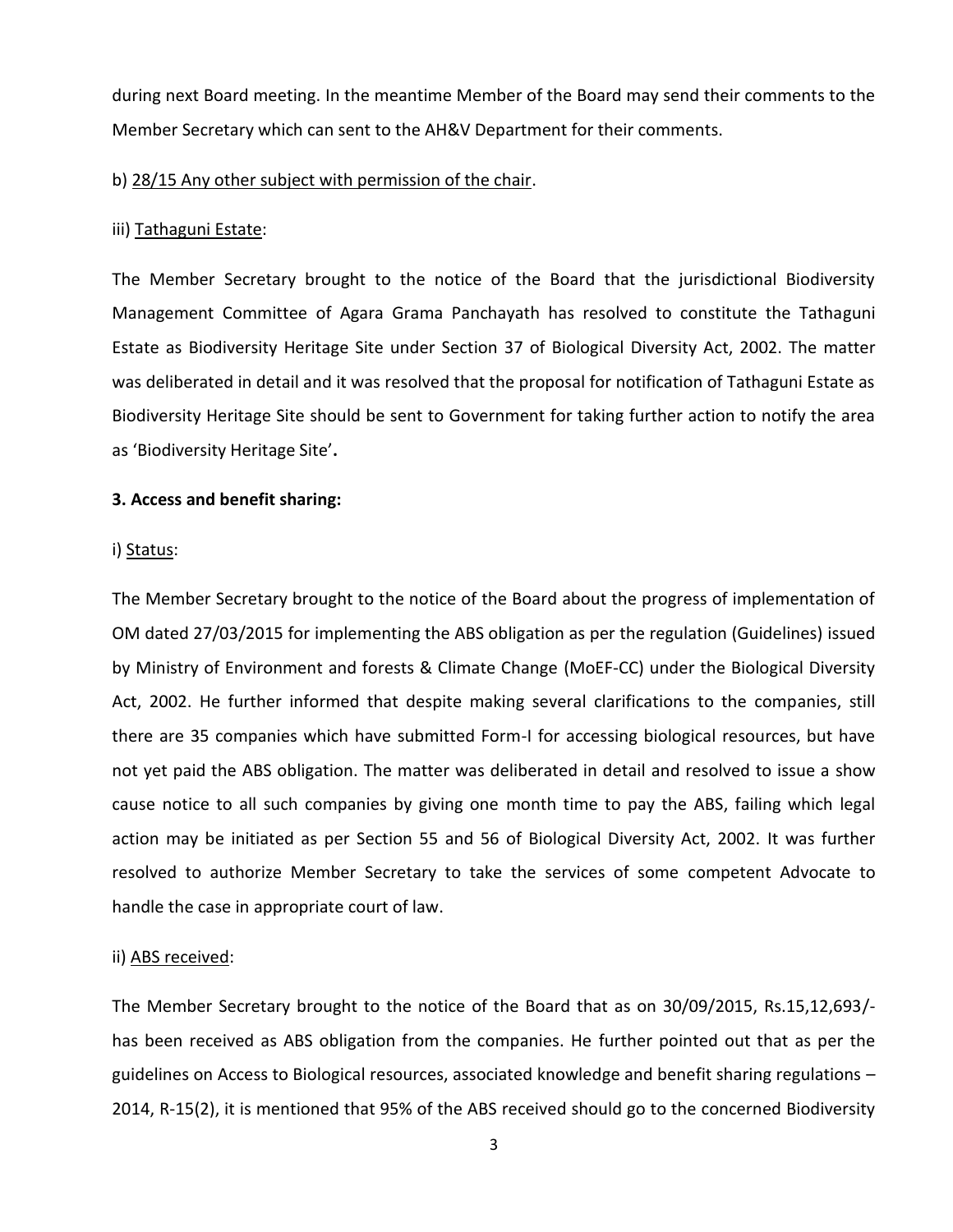Management Committee etc., Since the companies are not furnishing the information regarding the source of the bio resources procured, it is difficult to implement, this part of the guidelines. After detailed deliberation, the members felt that there should be a mechanism to identify the BMCs from where the Biological resources are removed, in case the companies are not providing this information. The Board authorized the Member Secretary to identify a few BMCs which have large bio-resource transactions and submit a proposal for utilization of the ABS by these identified BMCs.

#### iii) Submission of Form-I by companies**:**

The Member Secretary submitted that advertisement in leading newspapers have been made on 07/05/2015 about the submission of Form-I by those who are using Biological Resources for commercial utilization. There are companies who have not yet submitted Form-I but are using the bio-resources. They need to submit the Form-I. The matter was deliberated about fixing the starting year of submission of Form-I. After detailed deliberation, it was resolved that, as the guidelines on ABS was issued in 2014-15, to begin with the companies may be asked to submit the Form-I at least from 2014-15.

## **4. Project on medicinal plants – "Assessment of population status and removal of bio-resources with special emphasis on medicinal plants in Karnataka".**

Member Secretary brought to the notice of members that the implementation of the project is in progress. However, there are certain problems in carrying out the survey work in the forest area. The project envisaged to take the services of students from forestry colleges for field works. However, it was subsequently found that the students are available for very short time and by the time their field skills are developed, these students are no longer available for the survey work. Therefore, it is necessary to have a Botanist/Taxonomist/Ayurvedic Doctors for a period of 6-8 months depending upon the requirement. These personnel can be suitably stationed at different zones in circle headquarters. These Botanists/Taxonomists/Ayurvedic Doctors can be given field orientation about the identification and survey of Medicinal Plants and their services utilized till the end of the project.

The members deliberated the matter in detail and suggested that very good experts are available who are retired and are free to involve themselves for such survey work. However, for doing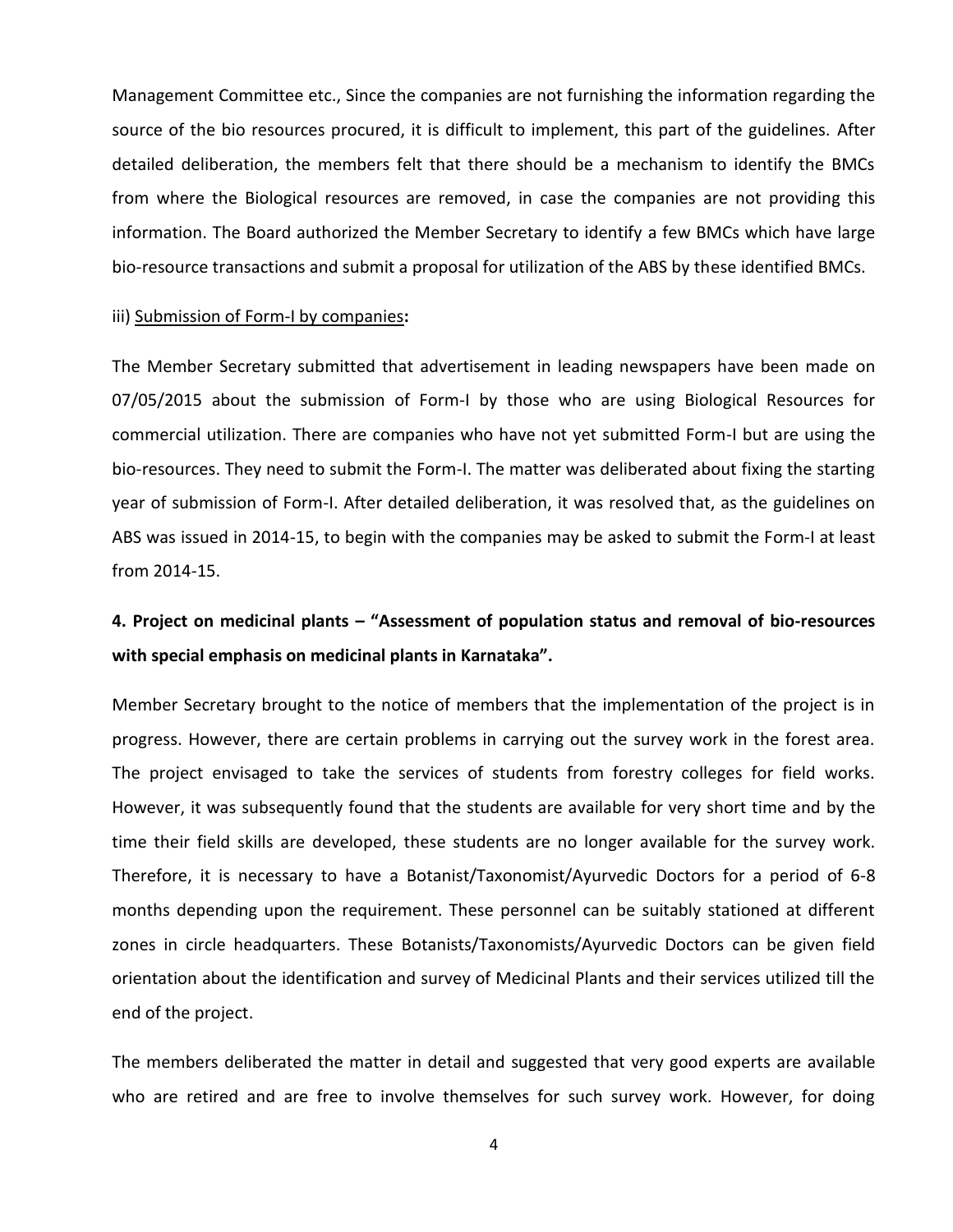everyday field survey a Botanist/Taxonomist may work under their guidance. It was also mentioned that the services of teachers from Botany/AYUSH can also be availed for this purpose. After detailed deliberation, the Board authorized Member Secretary to select such field Botanist/Taxonomist/ Ayurvedic doctors for different circles wherever needed. The Board has further approved the remuneration of Rs. 15,000 to 20,000 per month depending upon experience to such Botanist/Taxonomist / Ayurvedic doctors subject to overall budget earmarked under the project. The remuneration for an individual may be decided by the selection committee.

#### **5. Compilations of Basic data on flora and fauna:**

The Member Secretary brought to the notice of the members that the Board has undertaken the compilation of Baseline data of different fields of Biodiversity of the State. Leading experts from each field of Biodiversity have been selected from the country for taking up the compilation work in each discipline. The issue was discussed in a meeting of experts on 14/3/2014 in which it was recommended that for compilation of data, the experts may be given support of students who will be collecting information from various sources and student should be paid a remuneration of Rs. 10,000/- per month for 2-3 months depending upon the work involved in the particular field. The requirement of students for given number of months was decided in the said meeting itself as decided in Annexure-VII of the Agenda Notes.

Most of the compilations by the experts are ready and it was required to review the output before making the payment of stipend to students and honorarium to the experts. A Committee consisting of two experts, i.e, Dr. V Bhaskar, Prof. of Forestry and Environment (Rtd.), GKVK and Dr. Madhyastha, Prof. of Zoology (Rtd.), from plant and animal sciences respectively, was constituted. This Committee has Dr. Sanjappa, Former Director of Botanical Survey of India and member of the Board, as a special invitee. Committee suggested some changes, which will be taken care by the experts.

The matter was discussed by the Board members in great detail and the need for such baseline data for the State for different fields was appreciated. After detailed deliberations, the Board resolved to approve the stipend of Rs. 10,000/- per month to the students and an honorarium of Rs. 10,000  $-$ 

5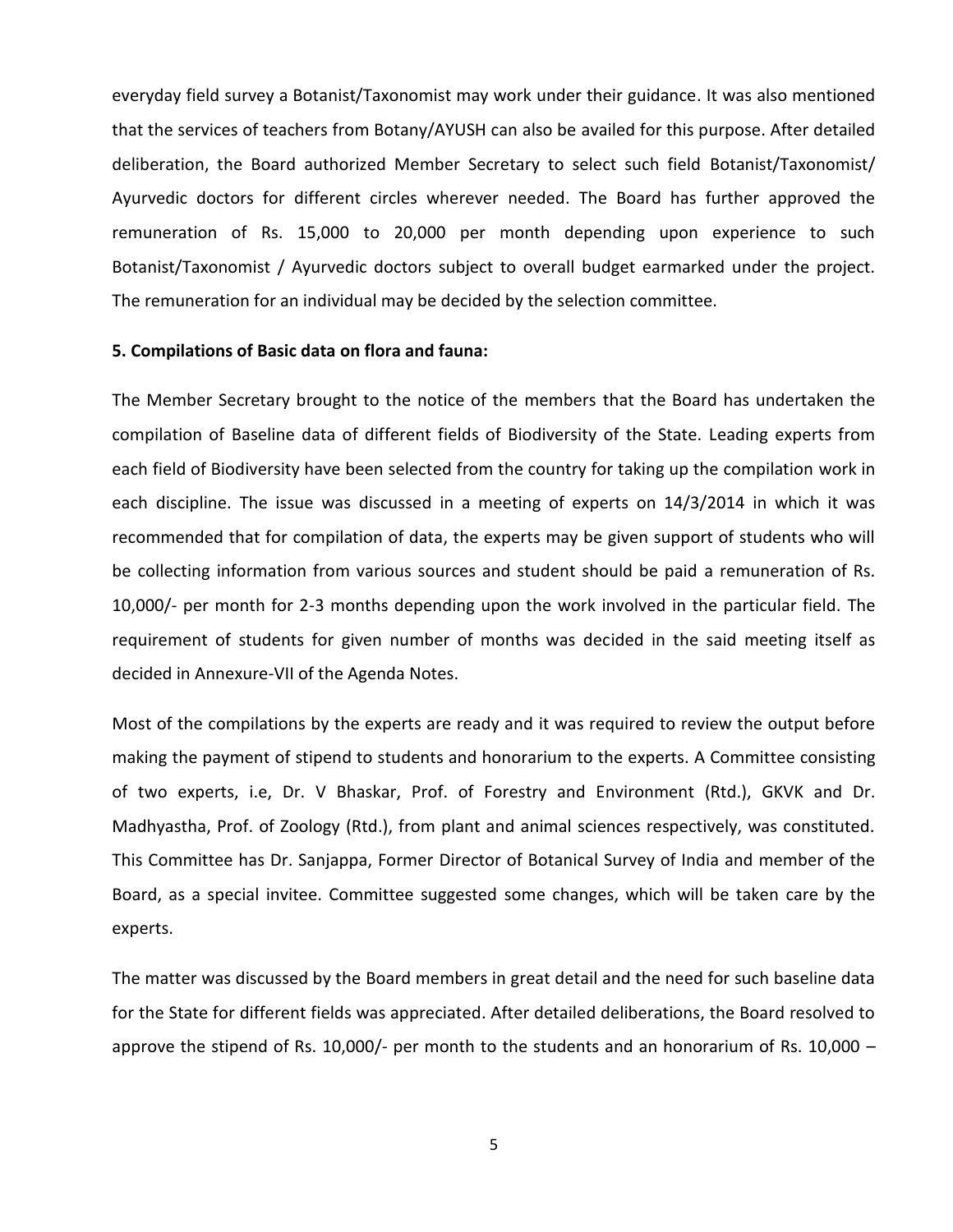25,000 to experts depending upon the quantum of works in preparing the baseline data based on the recommendation of the aforesaid committee of experts.

#### **6. Project on 'Collection, conservation and characterization of 'Appemidi':**

The Member Secretary brought to the notice of the members that a project proposal is received from Director, Indian Institute of Horticultural Research (IIHR) for 'Collection, conservation and characterization of Appemidi' requesting for funds of Rs. 5 Lakh for a duration of 1 year. The subject of research is discussed by the members in detail and it was suggested that the quantum of Appemidi being consumed by different sectors should also be assessed. The ACS, FEE remarked that this needs collection of huge information which is not within the scope of scientific study. After detailed deliberations, it is resolved to approve the project submitted by IIHR as they are an institute of Indian Council of Agricultural Research. Appropriate Terms and Conditions may be incorporated while sending to approval to the project.

The Member Secretary informed the members that another project on documentation of traditional knowledge of livestock keepers of Karnataka State at a cost of Rs. 4.95 Lakh for a period of 6 months was received on 05/10/2015 from Dr. K.P. Ramesh, Principal Scientist and In-charge, Dairy Production Section, NDRI, Bengaluru for the sanction of the Board. Since this project is received late, it could not be included in the agenda. The project is circulated for taking up as a special agenda. The members deliberated on the need of such study. Documenting the traditional knowledge is one of the main thrust areas of the Biological Diversity Act, 2002 and such documentation will be very helpful in protecting the interest of traditional holders. After detailed deliberations, it is resolved to sanction the project for funding subject to recommendation from the competent authority of National Dairy Research Institute, Karnal.

#### **7. Status of Technical Staff:**

The Member Secretary brought to the notice of Board about the selection of short term project based/special activity based services of 14 Technical Personnel from different disciplines. Since such personnel are having different degrees and different levels of experiences from various organizations including Karnataka Biodiversity Board, the Committee reviewing the performance suggested for holding the interview afresh for all technical personnel. The salary of these personnel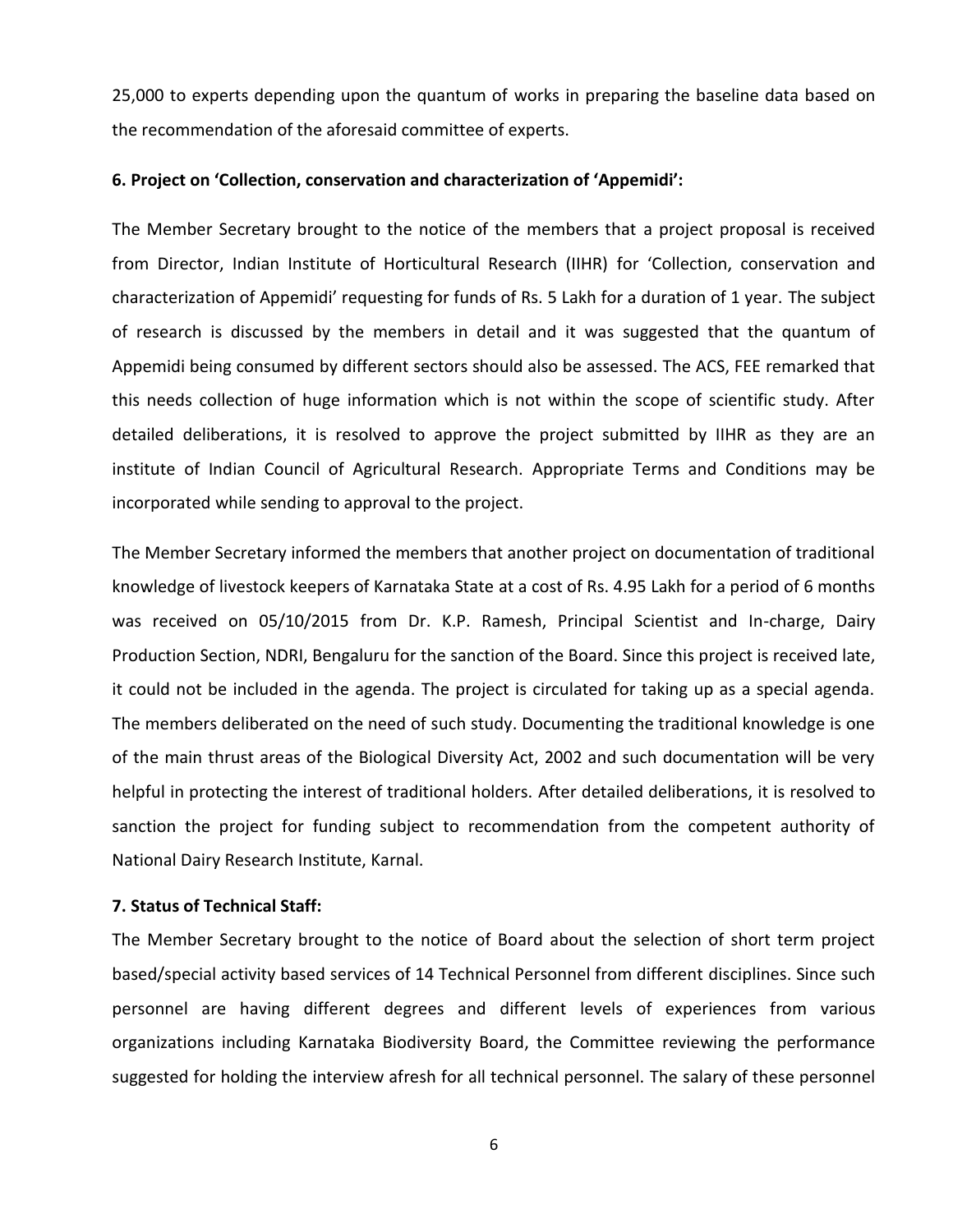along with the new entrants needs to be fixed. The members discussed the fixing of the salary on case by case basis as provided in Annexure-X and approved it as per the following table:

| SI. No.        | <b>Name</b>                                                   | Remuneration |
|----------------|---------------------------------------------------------------|--------------|
| $\mathbf{1}$   | Sri Pritham S<br>Research Associate - Zoology                 | Rs. 25,000/- |
| $\overline{2}$ | Sri Prasanna Kumar C. N<br>Research Associate - Botany        | Rs. 25,000/- |
| 3              | Ms Ishwarya B N Gowda<br>Technical Executive - Applied Botany | Rs. 22,000/- |
| 4              | Ms Shruthi S<br>Technical Executive - Taxonomy                | Rs. 22,000/- |
| 5              | Ms Rajeshwari Hosmani<br>Technical Executive - Horticulture   | Rs. 25,000/- |
| 6              | Ms Nischitha N<br>Technical Executive - Applied Botany        | Rs. 20,000/- |
| 7              | Ms Priyadarshini I Patil<br>Technical Executive - Agriculture | Rs. 20,000/- |
| 8              | Ms Rajamma R<br>Technical Executive - Forestry                | Rs. 23,500/- |
| 9              | Ms Vinanthi A.C<br>Technical Executive - Microbiology         | Rs. 22,000/- |
| 10             | Sri Vishak N.D<br><b>Technical Executive - Wildlife</b>       | Rs. 22,000/- |

The Additional Chief Secretary, Forest, Ecology and Environment suggested that those people who have not reported within the stipulated time, some substitute can be taken by short interview by the Chairman. He further stated that there is no need to go through the detailed process of selection for such vacant positions. This was agreed to by all Board Members.

#### **8. PF & ESI to supporting staff:**

The Board has identified Aishwarya Facility Services for providing the services of supporting staff to the Board. For those supporting staff whose salary is less than Rs. 15,000/-, it is mandatory for the employee to contribute to PF & ESI to the extent of 12% and 1.75% respectively. The personnel represented that they are getting less salary and after making the mandatory contribution to PF &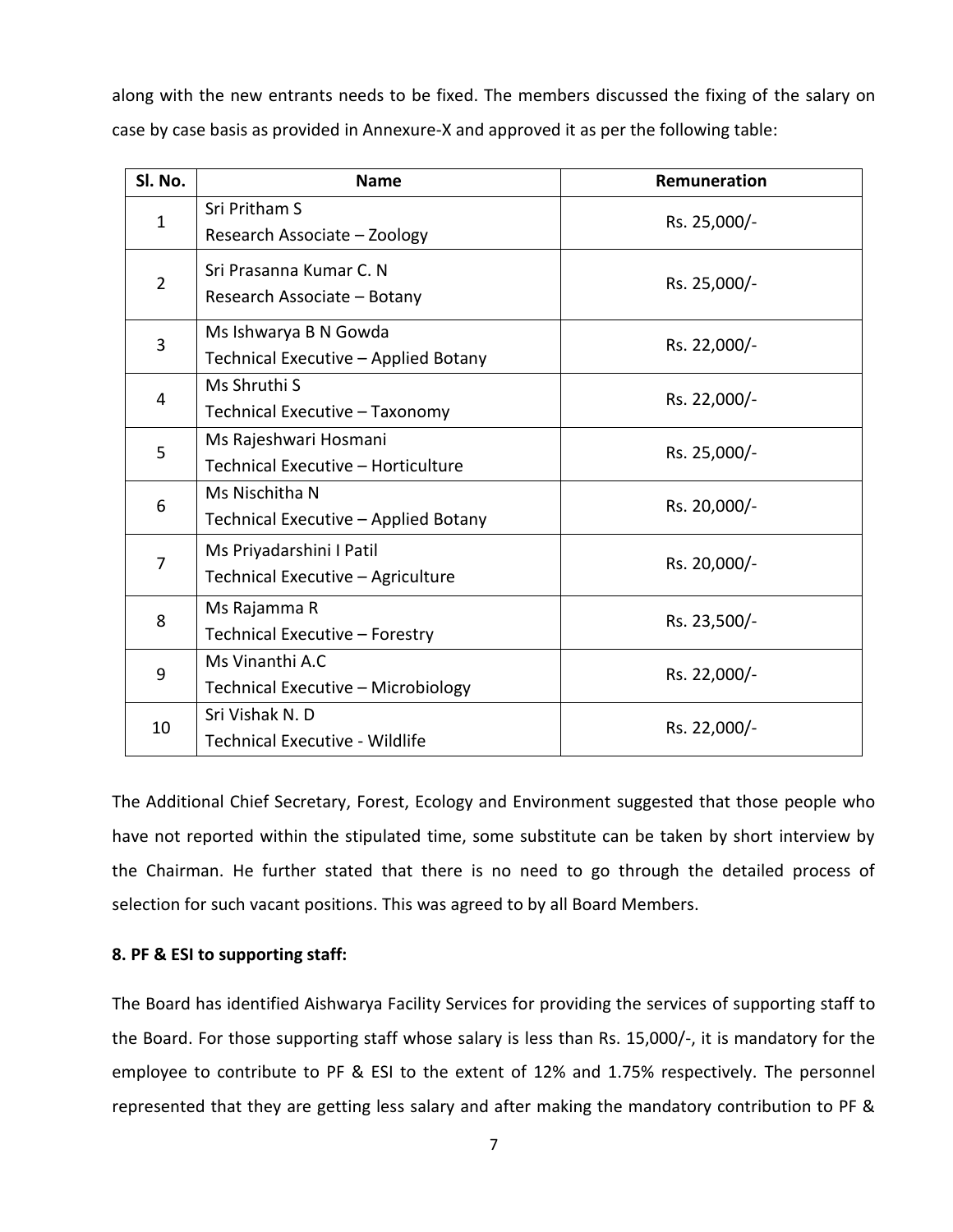ESI, their take home salary will further go down. The Board deliberated the matter in detail and felt that it may not be appropriate to pay the employee contribution from the Board side. However, in order to mitigate their hardship, the Salary of such of the persons, who are drawing below Rs.15,000/- may be enhanced by 13.75%. So their take home salary of the employee is not affected. Further, if any anomaly arises on account if their enhancement, the same may be brought before the Board for suitable correction. After detailed deliberation, the Board approved to raise the salary to the extent of minimum contribution required to be paid by the employees towards EPF & ESI to all those who are getting less than Rs 15,000/-.

#### **9. Reconstitution of Technical Expert Committee:**

Member Secretary explained that in view of the project on Medicinal Plants being implemented by the Board, a Technical Expert Committee which was resolved to constitute in 21<sup>st</sup> Board meeting as per Section -13(2) of Biological Diversity Act, 2002, needs to be reconstituted. The members suggested that scientists like Dr. K.C. Veeranna, Animal Husbandry and Veterinary Services, Shivamogga, Dr. Jayashankar, Genetics & Breeding, Hebbal, may be included in the Technical Expert Committee. Member Secretary further informed that the Board has authorized Chairman to constitute the specialized sub-committees as and when required for specific purposes and submitted that such authorization needs to be altered to constitute any technical committees under Section-13(2) of Biological Diversity Act, 2002 instead of specialized sub-committees. After detailed deliberation, the Board resolved to authorize the Chairman to constitute committees under Section-13(2) as and when required.

#### **10. Any other subject with the permission of the chair:**

Member Secretary from the Chairman, Member Secretary submitted the Board following subject for consideration of the Board.

#### i) Reimbursement of charges for accommodation outside Bengaluru while on duty for Board's work:

The Member Secretary submitted that the Technical Executives and other officials from the Board visit different places in the State for attending the Board's work of writing PBRs, organizing trainings programmes etc. The Board in its 22<sup>nd</sup> meeting has approved a maximum of Rs. 500/- towards hotel accommodation. The Member Secretary informed that the officials have represented that it is